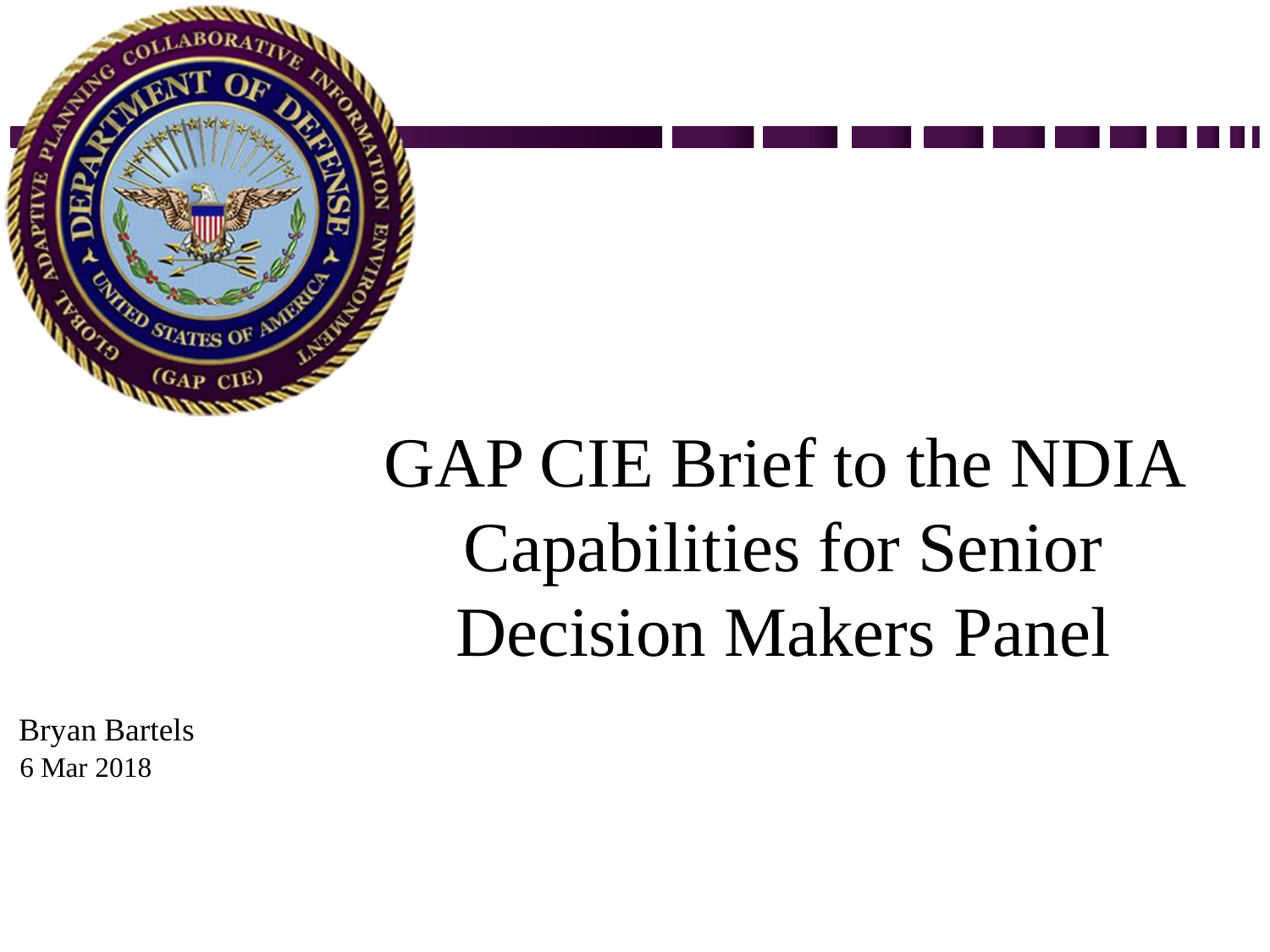

- **A web based application using common enterprise services and joint planning processes to provide a joint planning and situation awareness application with shareable information for simultaneous use by multiple Services, Commands, Agencies, Allies and Organizations**
- **GAP CIE is an operational application that was developed to orchestrate the Joint Planning Process (JPP) and is the Department of Defense (DoD) Program of Record for Joint Strategic Course of Action (COA) Development**
- **Resides on JWICS, SIPRNet, and SIPR-Rel (USA, AUS, CAN, GBR, and NZL) enclaves, allowing staffs to include Allied partners in planning and sharing of situational awareness**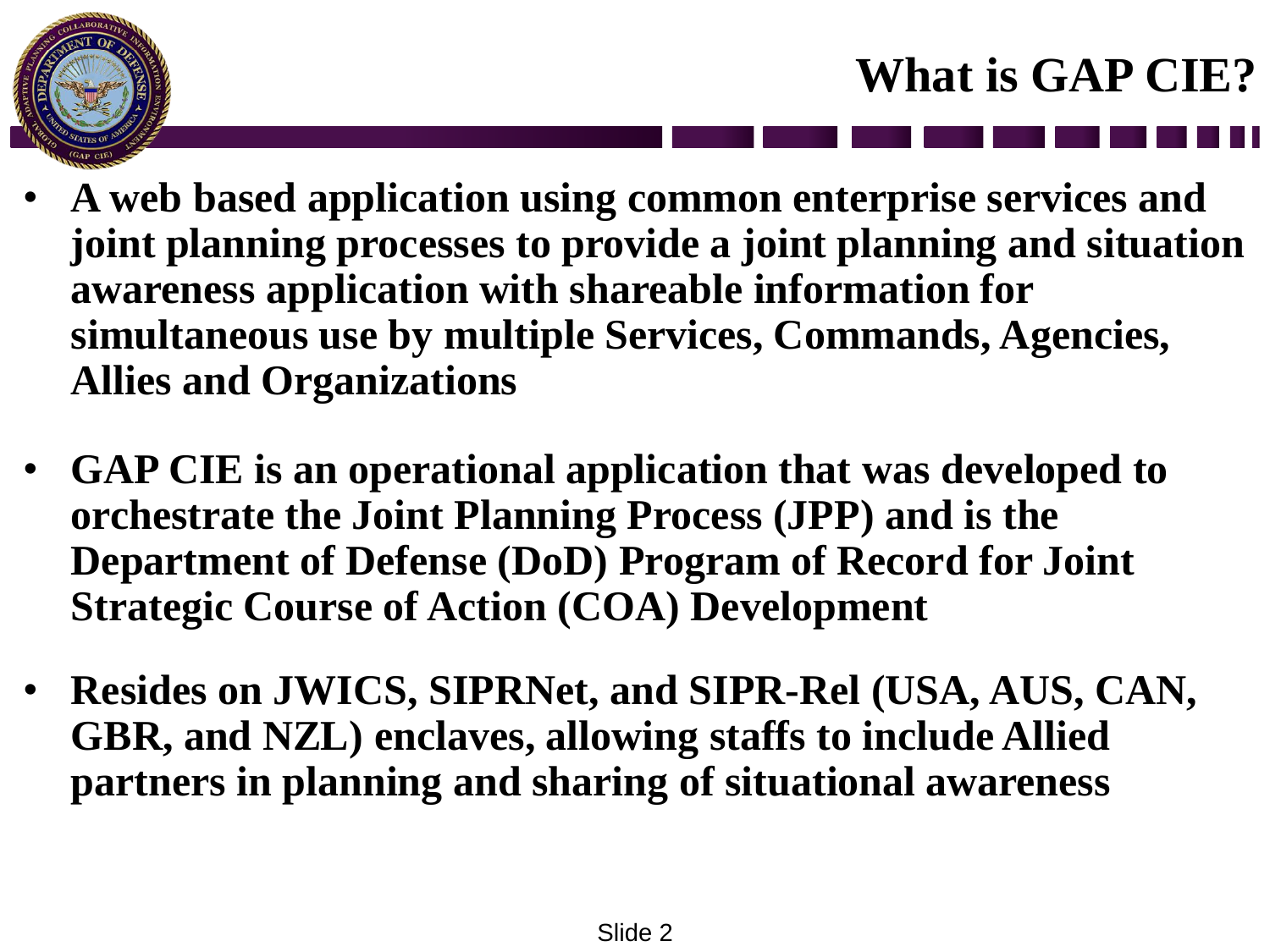

- **GAP CIE provides the visualization of data via three main outputs; briefings, documents and dashboards**
- **Dashboards provide the user the capability to simply and effectively display data**
- **Dashboard content is completely user configurable and displays specific data and data types required to provide Senior Leaders with near real-time Situational Awareness**
- **Data sources include information from various Portlet records within the GAP CIE workspaces and authoritative external sources and websites via the Global Situational Awareness Tool (GSAT)**
- **Distributed, collaborative planning enabling time sensitive vs. time consuming serial planning**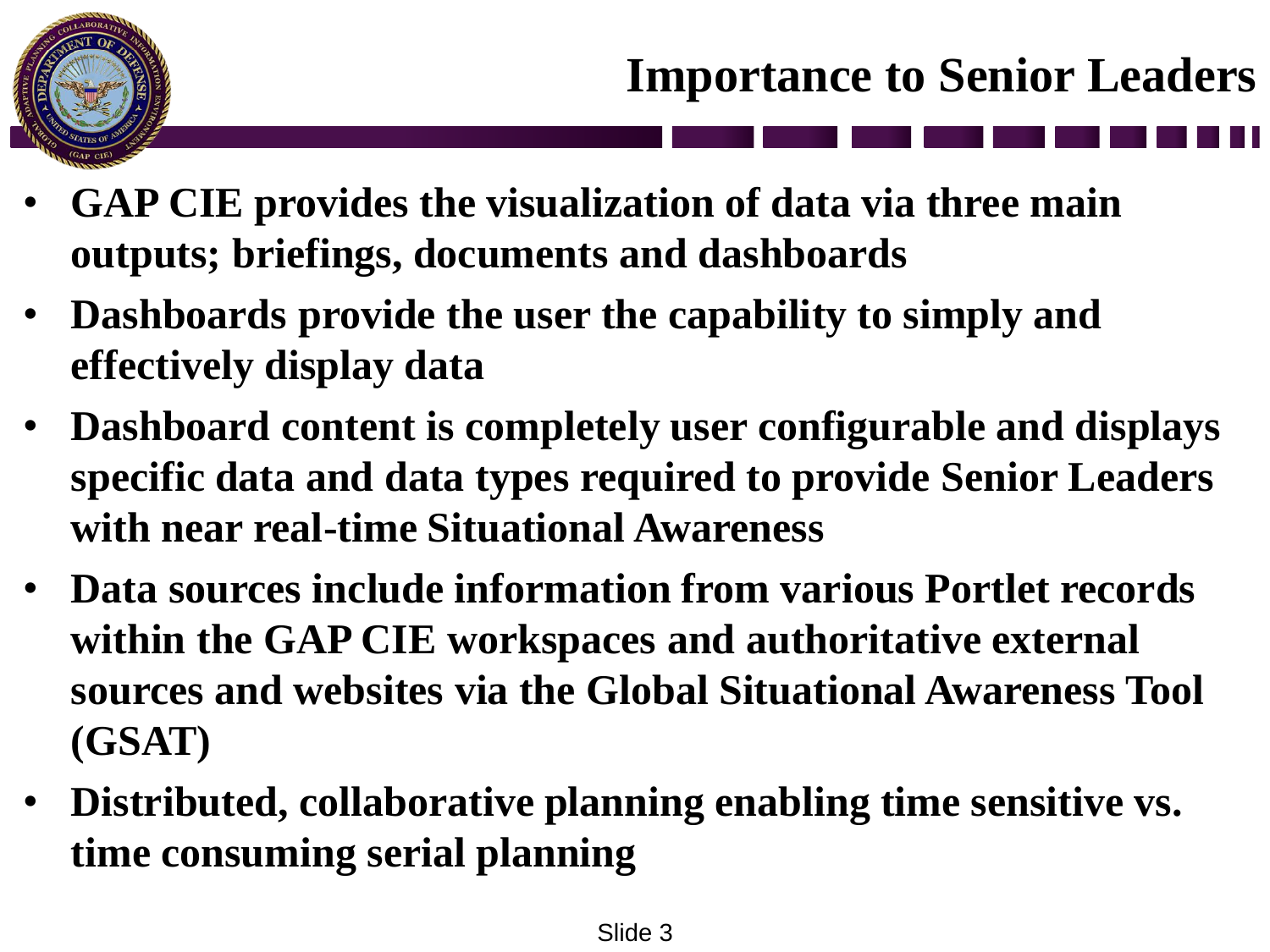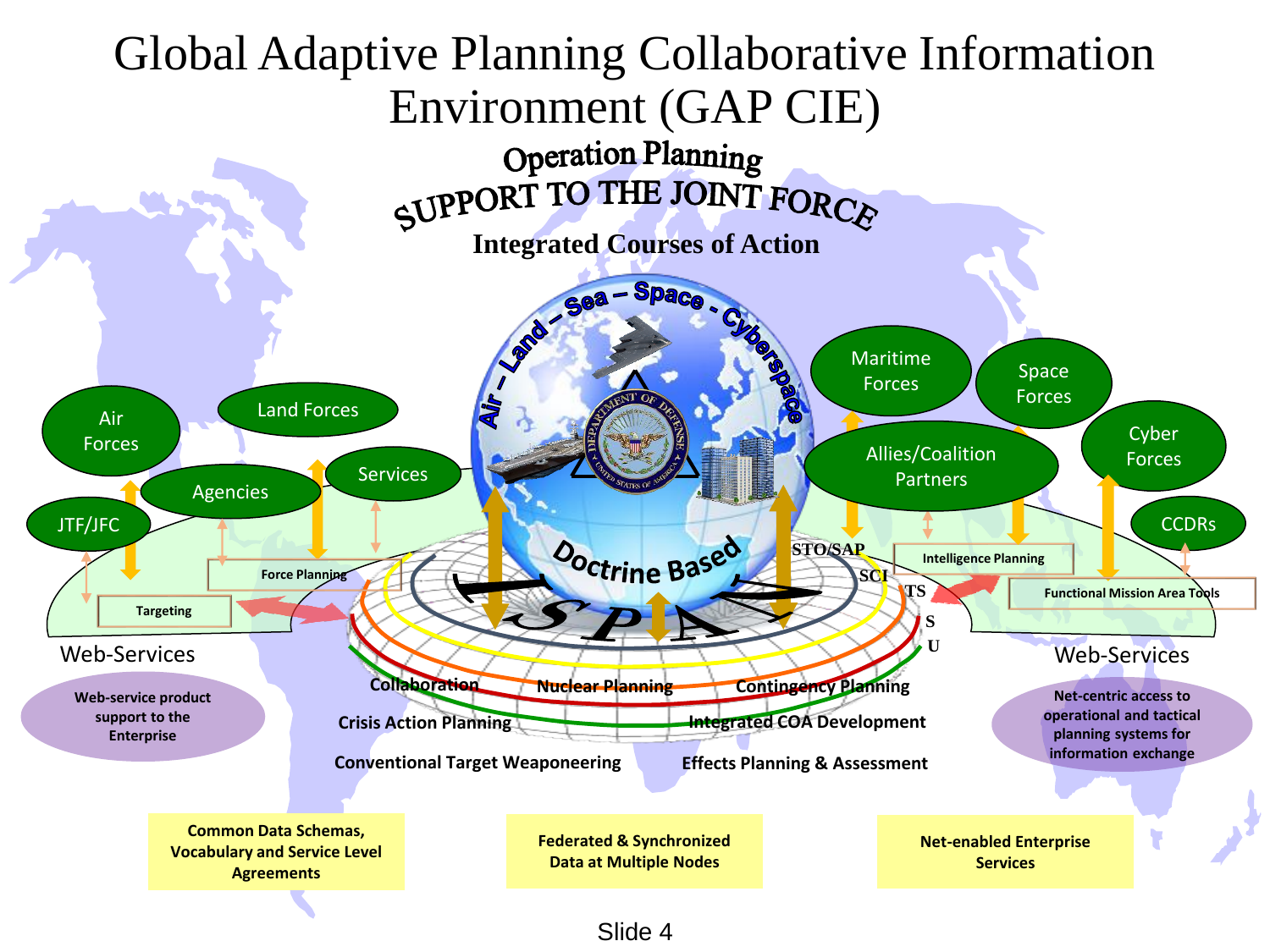

Joint Planning Process (JPP)

## *What does GAP CIE Do?* **What does GAP CIE DO?**

**Problem**: No Machine-to-Machine or application-enhanced collaboration; just white boards and PowerPoint. Bottom Line: It takes too long to develop complex, integrated, and resource-constrained plans.

**GAP CIE Solution**: Machine-to-Machine collaboration via a common C2 application with access to and orchestration of authoritative data to deliver a process structured-CDR centric-User driven planning capability. Conceptually, the application **"Folds"** the JPP through parallel, integrated planning workspaces to couple the work of the J3 and J5 (plus J2 Intel & support staff) within an organization and also among different organizations.